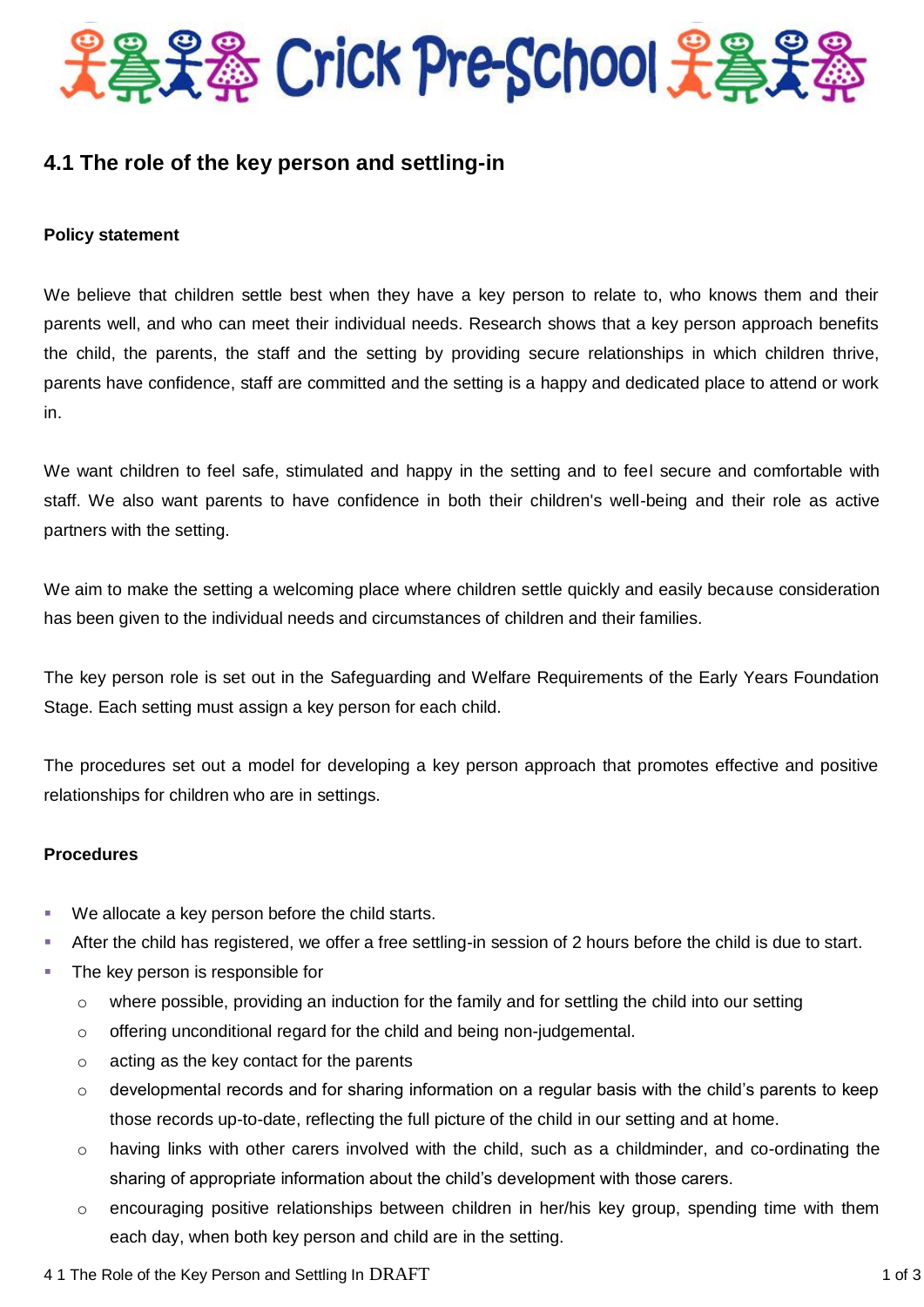

- We promote the role of the key person as the child's primary carer in our setting, and as the basis for establishing relationships with other staff and children.
- Crick Pre-School also provides assistance to parents who need help to read or understand our policies and documentation and can assist parents to complete any forms as necessary. We will provide information in any language as the need arises.

#### *Settling-in*

- Before a child starts to attend the setting, we use a variety of ways to provide his/her parents with information. These include written information (including our handbook and policies), and individual meetings with parents.
- During the half-term before a child is enrolled, we provide opportunities for the child and his/her parents to visit the setting.
- We offer an (optional) home visit by the child's key worker and Manager/ deputy Manager to ensure all relevant information about the child can be made known.
- We allocate a key person to each child and his/her family before she/he starts to attend; the key person welcomes and looks after the child and his/her parents at the child's first session and during the settling-in process, where possible.
- When a child starts to attend, we explain the process of settling-in with his/her parents and jointly decide on the best way to help the child to settle into the setting.
- The parent, carer or close relative is welcome to stay for most of the free 2 hour settling-in session, gradually taking time away from their child, increasing this as and when the child is able to cope.
- Younger children will take longer to settle in, as will children who have not previously spent time away from home. Children who have had a period of absence may also need their parent to be on hand to re-settle them.
- We judge a child to be settled when they separate from their parent/carer well and will go to any grown up for support, goes to them for comfort and seems pleased to be with them. The child is also familiar with where things are and is pleased to see other children and participate in activities.
- When parents leave, we ask them to say goodbye to their child and explain that they will be coming back, and when.
- We do not believe that leaving a child to cry will help them to settle any quicker. We believe that a child's distress will prevent them from learning and gaining the best from the setting.
- We reserve the right not to accept a child into the setting without a parent or carer if the child finds it distressing to be left. This is especially the case with very young children.

# *The progress check at age two and a half*

 The key person carries out the progress check at age two and a half in accordance with any local procedures that are in place and referring to the supporting guidance to the EYFS *A Know How Guide: The EYFS progress check at age two.*